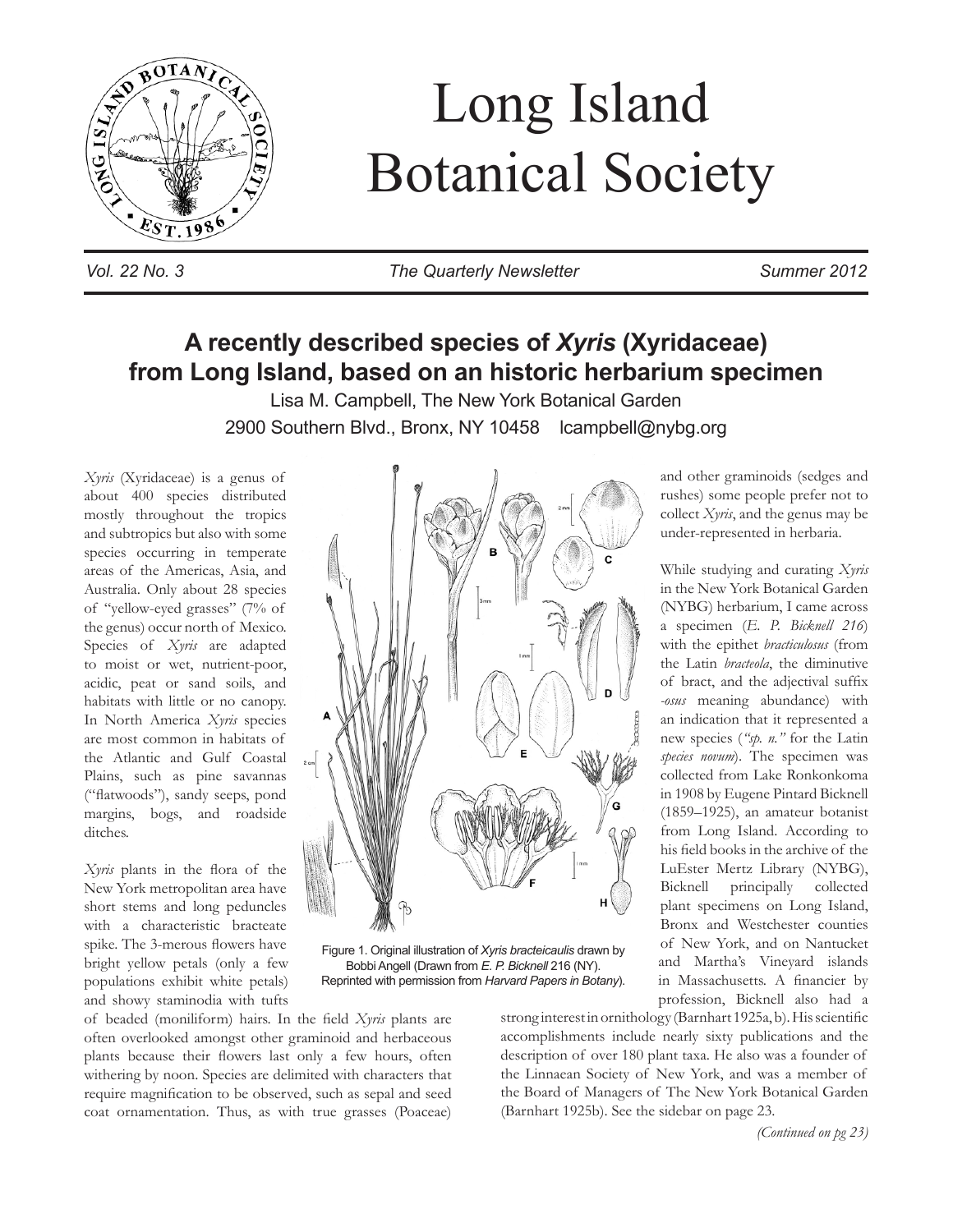# **Long Island Botanical Society**

Founded: 1986 • Incorporated: 1989

The Long Island Botanical Society is dedicated to the promotion of field botany and a greater understanding of the plants that grow wild on Long Island, New York.

### Visit the Society's Web site **www.libotanical.org**

**Executive Board** President

Eric Lamont 631-722-5542

elamont@optonline.net

Vice President

Andrew Greller agreller2@optonline.net

Treasurer

Carol Johnston johnfjohnston2@optonline.net

Recording Secretary

Barbara Conolly bconolly@optonline.net Corresponding Secretary

Rich Kelly vze2dxmi1@verizon.net

### **Committee Chairpersons**

Flora

Eric Lamont elamont@optonline.net Andrew Greller agreller2@optonline.net Field Trips Michael Feder mdfeder2001@yahoo.com Programs Rich Kelly vze2dxmi1@verizon.net Membership Lois Lindberg libsmember@verizon.net Conservation Bill Titus btitus@optonline.net Education

Mary Laura Lamont elamont@optonline.net

Hospitality

Kathleen Gaffney kg73@cornell.edu Zu Proly Dorothy Titus btitus@optonline.net

Newsletter Editor

Margaret Conover Margaret.conover@gmail.com

*with special thanks to*

Skip & Jane Blanchard Webmaster

Donald House libsweb@yahoo.com 

# *Society News*

*Editor's Note: LIBS members have been asking about the LIBS/BBG Plant Database. To answer these questions and provide a bit of history, Andy Greller and Eric Lamont contributed the following essay.* 

**What is the LIBS/BBG Plant Database?** Simple question, complicated answer. Basically, the database is the culmination of 25 years of work by the LIBS Flora Committee on production of an *Atlas of the Vascular Plants of Long Island, New York,* Edition 1. A printed version of the *Atlas* is slated for publication in 2013, and an electronic version will be available on the website. The *Atlas* includes approximately 2000 dot maps showing the distributions of all native and non-native plants spontaneously occurring and persisting on Long Island. Each dot on a map corresponds to an entry in the LIBS/BBG Plant Database that includes information about the occurrence such as locality, habitat, date, voucher collection (if available), collector (if known), etc. But why LIBS *and* BBG (Brooklyn Botanic Garden)? Why not simply LIBS? As we said, it's complicated.

**In the beginning . . .** Beginning in the late 1980s, the LIBS Flora Committee met monthly at members' homes and later at Plant Fields Arboretum. Species occurrences were discussed and recorded by hand, and everyone had fun often late into the night. The committee was chaired for the first few years by Skip Blanchard and later by Steve Clemants. Around 1996, Steve accepted responsibility for maintaining the vast LIBS database and arranged to house all the records at BBG, his place of employment.

In the early 2000s, LIBS offered a grant to BBG for the production of a hard copy of *Draft Atlas of the Vascular Plants of Long Island, New York,* exclusively based on the LIBS database that had been compiled during the previous 15 years. Linda Marschner and other BBG staff worked on this project under Steve's guidance, and with major input from LIBS committee members the *Draft Atlas*  was printed in 2005. Approximately 20 copies were distributed to local botanists, asking for feedback.

**Major setback . . .** In 2008, tragedy struck with the sudden, unexpected death of Steve Clemants. Meanwhile Skip Blanchard had retired to Florida a year and a half earlier. Thus, in January 2009 the LIBS Flora Committee was without a chair. Nevertheless, the committee did manage to continue to make progress. The reviewers of the *Draft Atlas* returned their comments, and several thousand new data entries were then hand-recorded by Skip into a hard-copy of the database. Also at this time, LIBS contacted BBG to obtain the electronic database that Steve had used to produce the *Draft Atlas.* Unfortunately, it was concluded that the LIBS database had been incorporated into the larger BBG database used for the New York Metropolitan Flora Project. Basically, this meant that LIBS had no way to update the *Draft Atlas* and produce a final atlas.

**To the rescue . . .** Fortunately, Gerry Moore at BBG came to the rescue and served LIBS in 2010 as interim chair of the Flora Committee. During this year, a plan was devised whereby BBG would help LIBS retrieve its electronic database. Eric Lamont and Andy Greller agreed to serve as co-chairs; their first act was to ask the LIBS executive board to release funds for a grad student to help re-construct the electronic database. Adam Negrin, a Ph.D. botany student at CUNY/NYBG, was chosen for the job. Throughout 2011 he worked with Steve Glenn at BBG to produce the LIBS/BBG Plant Database. The Flora Committee is pleased with the result and is in the final stages of producing the first edition of the *Atlas*. Hopefully in about a year, LIBS will be taking orders.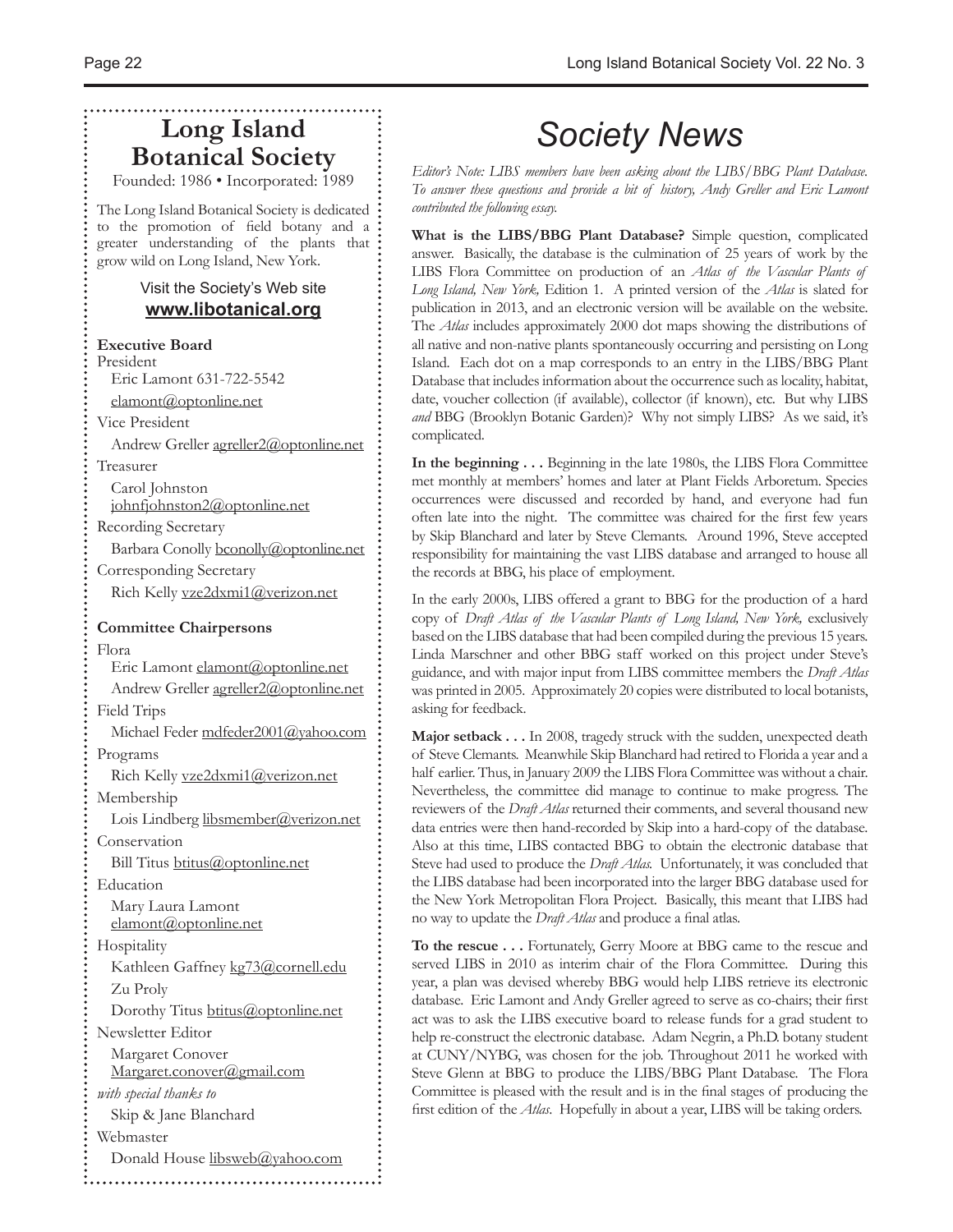### *(Xyris cont. from cover)*

The specimen immediately caught my attention because it has bracts on the peduncle, a condition previously unknown in *Xyris*. A search of the International Plant Names Index (IPNI 2008) revealed that Bicknell had not published the species in accordance with the rules of the International Code of Botanical Nomenclature (ICBN; McNeill et al. 2006) using either the epithet on the specimen label or another epithet. Furthermore, the species name did not appear to have been published by someone else as there is no mention of this *Xyris* in taxonomic treatments (e.g., Kral 1966) or regional floras (Gleason and Cronquist 1991; Kral 2000). To determine if I agreed with Bicknell's interpretation that this collection represents a new species, I sought duplicate specimens to assess the morphological variation and compare it to known species of *Xyris*. I contacted the staff of herbaria listed as having E. P. Bicknell duplicates in *Index Herbariorum* (Thiers, continuously updated) and in the Harvard University Herbaria Botanists database (President and Fellows of Harvard College 2010), as well as other likely herbaria in the northeast, but unfortunately additional material was not located.

I also tried to "rediscover" this new *Xyris* in the field. Lake Ronkonkoma is a kettle lake located on the Ronkonkoma Moraine, one of the two moraines on Long Island (Fenneman 1938; Fleming 1935). Although it seemed unlikely that suitable habitat would still exist around Lake Ronkonkoma, in the fall of 2009 I searched for *Xyris* without success. Excited about the prospect of a new species from Long Island, Eric Lamont (President of the Long Island Botanical Society) kindly offered to help me try to relocate it. In September 2010 we again searched around Lake Ronkonkoma and then traveled further east to some less disturbed coastal plain ponds (Figure 2). Although we did not find plants of a *Xyris* with bracts on the peduncle, we did find three other *Xyris* species. At the margin of a pond we found *X. difformis* Chapm. var. *difformis* and *X. smalliana* Nash. Here *Xyris smalliana* and other species, such as the sedges *Eleocharis robbinsii* (spikerush) and *Rhynchospora inundata* (drowned beakrush) were occurring in bands at different water depths. We also found a few plants of *X. torta* Small in a recently drained pond in exposed areas in dense leatherleaf (*Chamaedaphne calyculata*).

Returning to the lab, I began to work with the herbarium material originally collected by Bicknell. I rehydrated and dissected some flowers and made detailed comparisons with other herbarium specimens, concluding that Bicknell's specimen did indeed represent a new species. I discussed the salient features of the herbarium specimen with NYBG's botanical illustrator, Bobbi Angell, and I photographed some of the dissected material using a stereo microscope for Bobbi's use in preparing the beautiful scientific illustration pictured in Figure 1. I published the new species as *Xyris bracteicaulis* E.P. Bicknell *ex* L.M. Campb. along with the illustration and the required Latin diagnosis that a colleague kindly translated

### **Eugene Pintard Bicknell**

#### **by** Lisa M. Campbell

By all accounts, Eugene Pintard Bicknell (d. 1925) was a remarkable man who enjoyed a life rich with natural history. Born in 1859, he lived in Riverdale, New York City, and in later years in Hewlett, Long Island (Barnhart 1925; Crosby 1926). His main natural history interests were ornithology and botany, which he pursued when not occupied by his profession as a banker. Bicknell did not attend college, but began publishing at the age of 16, and at the age of 18 his first paper in a scientific journal appeared, entitled *Evidences of the Carolinian fauna in the lower Hudson Valley* (Bicknell 1878) (Barnhart 1925; Crosby 1926). The subjects of Bicknell's papers include new species descriptions (e.g., 1898), regional faunas and floras (e.g., 1882), new distribution records, reproductive biology (e.g., 1880, 1885), and bird migrations (e.g., 1917).



E.P. Bicknell (between 1910 and 1915) Library of Congress Prints and Photographs Division Washington, D.C. 20540 http://www.loc.gov/pictures/ resource/ggbain.17498/

*(Cont. on page 24) (Cont. on page 24)* Field books housed in the New York Botanical Garden's (NYBG) LuEsther Mertz Library, document Bicknell's herbarium specimen collections from 1893–1901. He seems to have been a keen observer, collecting a hepatica (*H. triloba*  Chaix = *H. americana* (DC.) Ker Gawl.) with a "fresh perfect flower" on December 2, 1900 (Collector's field notebooks Vol. 118). The field books sometimes include charming glimpses of Bicknell's activities: "Rode to Fort Schuyler with E. B. [Evelyn, his brother]. Noticed nothing of special interest on the way except at Westchester Creek where the salt marsh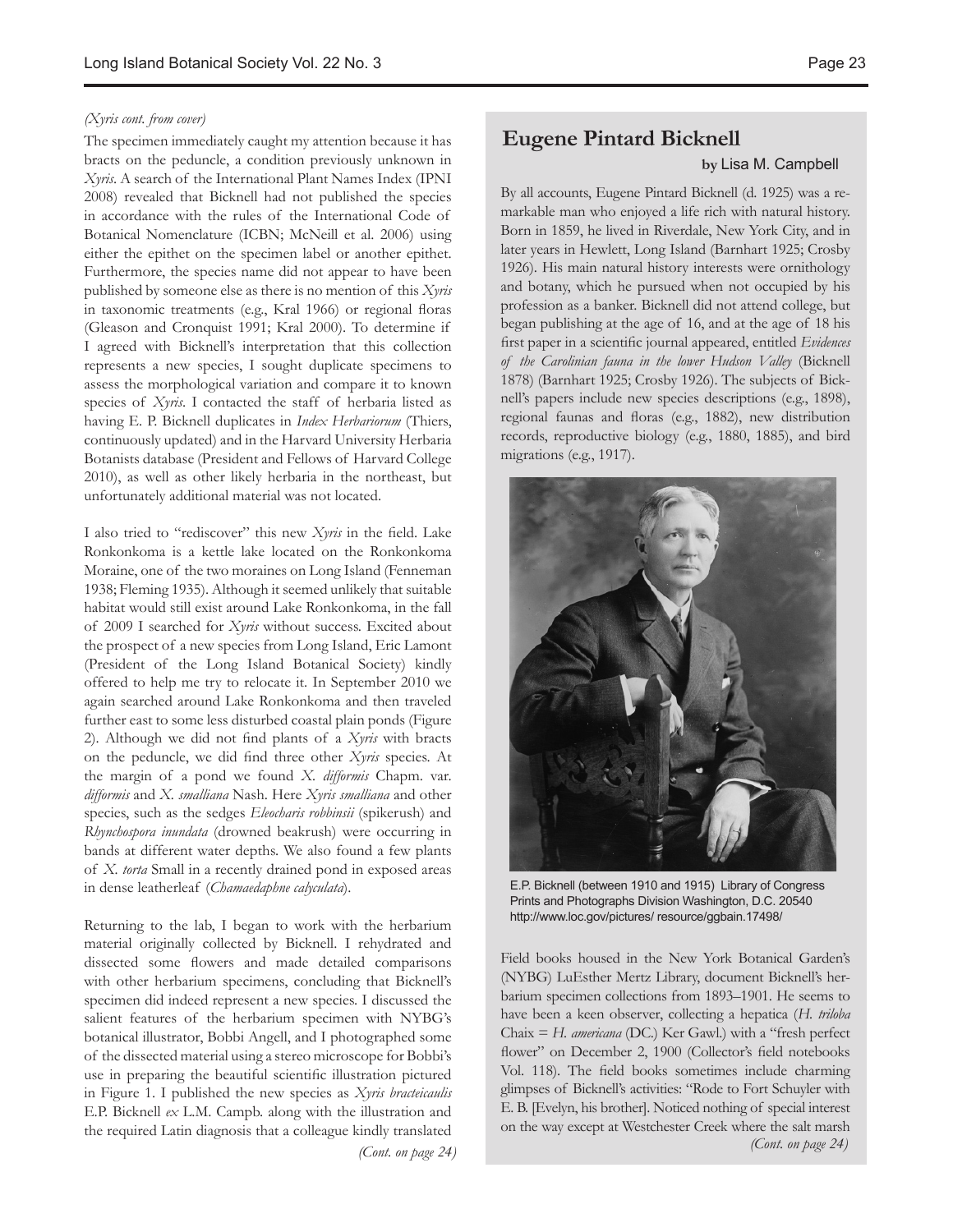

Figure 2. The author searching for species of *Xyris* at coastal plain ponds in Suffolk County. Photo by Eric Lamont.

for me (Campbell 2011; Note: Latin has no longer been mandatory since Jan 2012). The epithet *bracteicaulis* refers to the bracts on the peduncle. The species authorship indicates that Bicknell originally considered the specimen to represent a new species and Campbell validly published it according to the ICBN.

What happened to *Xyris bracteicaulis* on Long Island? The Pine Barrens of both New Jersey and New York are well known for harboring rare species (e.g., curly grass [*Schizaea pusilla*]), or species rare in the region (short-beaked beakrush [*Rhynchospora nitens*]), and to be the northern (e.g., turkey beard [*Xerophyllum asphodeloides*]) or southern distribution limit of species (e.g., Long's bulrush [*Scirpus longii*]). It is interesting to note that *Xyris caroliniana* Walter*, X. fimbriata* Elliott, and *X. jupicai* Rich. are reported from the New Jersey Pine Barrens in addition to the *Xyris* that also occur on Long Island (*X. difformis var. difformis, X. smalliana,* and *X. torta*). The dynamic hydrology of Long Island coastal plain ponds greatly affects the composition of species and substrates along the shores (Hanks 1985; Schneider 1994; Zaremba and Lamont 1993). Human and natural disturbances may affect seed banks, and may result in common species displacing rare species (Keddy and Reznicek 1982; Wisheu and Keddy 1991). Also, the effect of fire on coastal plain pondshore flora is unknown (Zaremba and Lamont 1993) and species of *Xyris*, even occurring in the same habitat, are known to respond differently to fire (Keith and Carrie 2002). Thus far known only from the holotype, *Xyris bracteicaulis* would be classified using the New York Natural Heritage Program criteria as "SH," historical with no known sites in the State (Young 2010). Following is a key to identify *Xyris* found on Long Island. Of course, I'd appreciate

*(Xyris cont. from page 23) (Bicknell cont. from page 23)*

flora was well represented" (Vol. 118). Bicknell described nearly 190 plant species new to science, including six from Long Island: a blue eyed grass (*Sisyrinchium graminoides* E.P. Bicknell = *S. angustifolium* Mill.), several violets (*Viola domestica* E.P. Bicknell, *V. lavandulacea* E.P. Bicknell, *V. notabilis* E.P. Bicknell, *V. pectinata* E. P. Bicknell), and a goldenrod (*Solidago aestivalis* E.P. Bicknell = *S. rugosa* var. *sphagnophila* C. Graves). (Synonymy follows Gleason and Cronquist 1991; Goldblatt 2002; Semple and Cook 2006.) To see images of some herbarium specimens collected by Bicknell search the NYBG's Virtual Herbarium (http://sciweb.nybg.org/science2/vii2.asp.html).

As evidenced by his publications, Bicknell's dedication to botany eventually eclipsed that of ornithology, and culminated in his *The ferns and flowering plants of Nantucket* (1908–1919). This flora recognized 1,103 taxa, excluding putative hybrids (Bicknell 1919), and was published over the course of eleven years as 20 installments in the Bulletin of the Torrey Botanical Club. The flora included synonymy, comparative commentary, and phytogeographic and phenological information.

The skills Bicknell applied to the study of natural history were highly regarded amongst his peers (Barnhart 1925; Crosby 1926). Crosby (1926: 144) notes that unlike most of his contemporary ornithologists Bicknell "used the field glass more than the gun." Twelve plant species and Bicknell's thrush (*Catharus bicknelli*) were named in his honor (Crosby 1926; see International Plant Names Index 2005). In 1878, Bicknell and other local naturalists founded The Linnaean Society of New York (The Linnaean Society of New York 2012), for which he served as President (Knox 1918). He was also a member of the American Association for the Advancement of Science, the Botanical Society of America, The New York Botanical Garden, the Philadelphia Botanical Club, the Torrey Botanical Club, and a founding member of the American Ornithologist's Union. Bicknell was elected to the Corporation of The New York Botanical Garden, and served on its Executive Committee and as Scientific Director for ten years (Barnhart 1925; Crosby 1926).

knowing about any interesting finds! *(Cont. on page 25) (Cont. on page 27)* Trinity Church of Hewlett, NY (Barnhart 1925; Crosby 1926).In addition to the scientific organizations that Bicknell participated in, he belonged to numerous other societies and organizations, reflecting his interesting heritage. Both his maternal and paternal families arrived in the United States in the mid-1600's. Bicknell's ancestry includes a Lord of the Manor who fought in the battle of Hastings (1066; Barnhart 1925; Knox 1918), the first Colonial Governor of Rhode Island, a founder of Yale College, a founder of the New York Historical Society, a Rector of Trinity Church (NY), and a benefactor of the French Church of New York. Bicknell was a member of the Huguenot Society, the St. Nicholas Society, the Society of Colonial Wars, the Sons of the Revolution, and a Vestryman of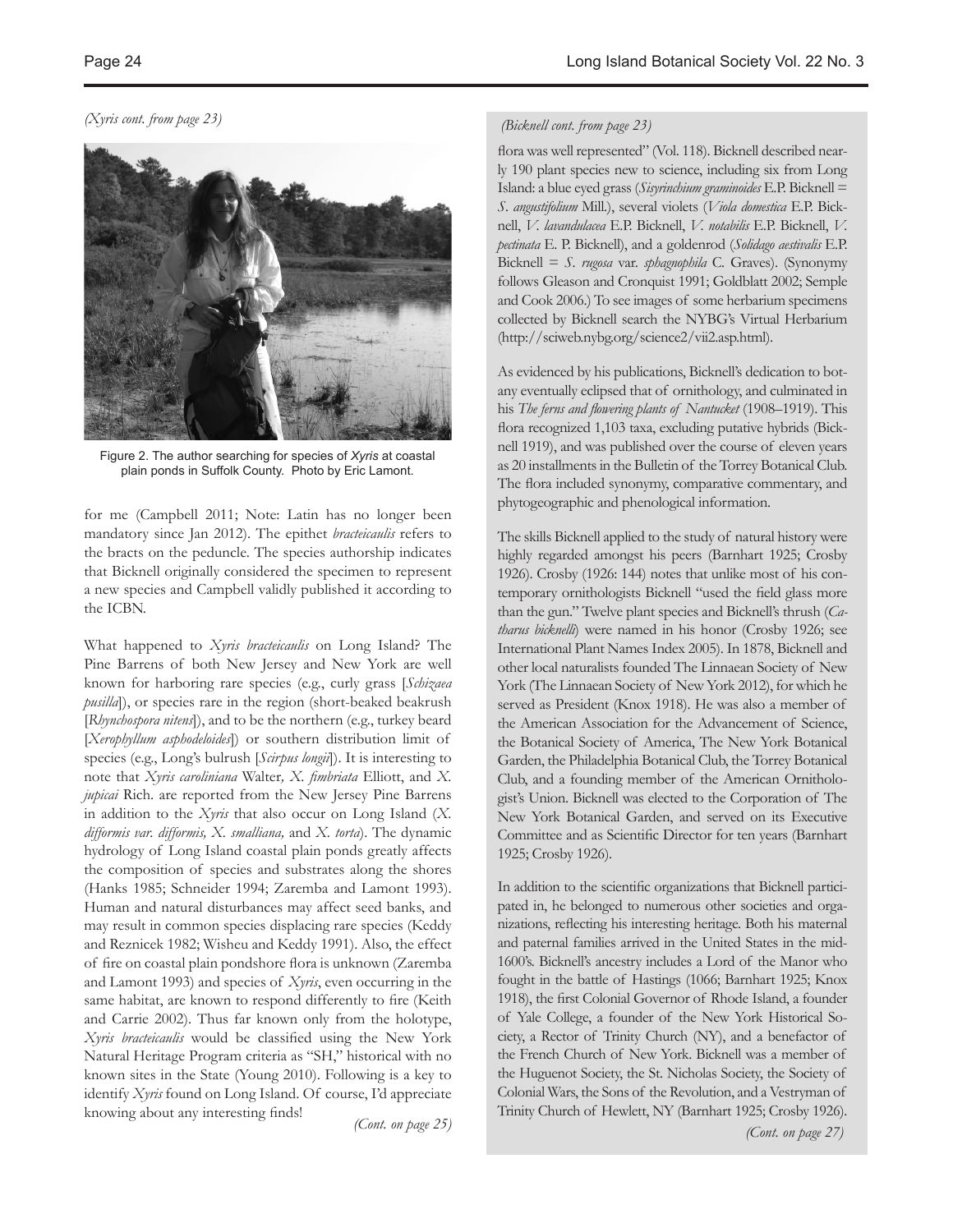*(Xyris cont. from page 24)*

#### **Literature Cited**

Barnhart, J. H. 1925a. Eugene Pintard Bicknell. Bull. Torrey Bot. Club 52: 119–126.

\_\_\_\_\_\_\_ .1925b. Eugene Pintard Bicknell. J. New York Bot. Gard. 26: 88.

- Campbell, L. 2011. *Xyris bracteicaulis,* a new species from the coastal plain of New York. Harvard Pap. Botany 16:49- 51. [This paper is temporarily available online at http://tinyurl.com/733svdp.]
- Fenneman, N. M. 1938. Physiography of Eastern United States. McGraw-Hill, New York.
- Fleming, W. L. S. 1935. Glacial geology of central Long Island. Amer. J. Sci. Ser. 5, 30: 216–238.
- Gleason, H. A. and A. Cronquist. 1991. Manual of Vascular Plants of Northeastern United States and Adjacent Canada. 2 ed. Bronx, New York Botanical Garden, Bronx, NY.
- Hanks, J. P. 1985. Plant communities and ground-water levels in southern Nassau County, Long Island, New York. Bull. Torrey Bot. Club 112: 79–86.
- International Plant Names Index. 2008. Published on the Internet http://www.ipni.org [accessed 1 May 2012].
- Keddy, P. A. and A. A. Reznicek. 1982. The role of seed banks in the persistence of Ontario's coastal plain flora. Amer. J. Bot. 69: 13–22.
- Keith, E. L. and N. R. Carrie. 2002. Effects of fire on two pitcher plant bogs with comments on several rare and interesting plants. Sida 20: 387–395.
- Kral, R. 1966. *Xyris* (Xyridaceae) of the continental United States and Canada. Sida 2: 177–260.
- \_\_\_\_\_\_\_ . 2000. Xyridaceae. Pp. 154–167. *In:* Flora of North America North of Mexico. Vol. 22. Flora of North America Editorial Committee, eds. Oxford Univ. Press, New York.
- McNeill, J., F. R. Barrie, H. M. Burdet, V. Demoulin, D. L. Hawksworth, K. Marhold, D. H. Nicolson, J. Prado, P. C. Silva, J. E. Skog, J. H. Wiersema and N. J. Turland, eds. 2006. International Code of Botanical Nomenclature (Vienna Code). Regnum Veg. 146. A.R.G. Gantner Verlag KG, Ruggell, Liechtenstein. [also available: http://ibot.sav. sk/icbn/main.htm (accessed 12 May 2012)].
- President and Fellows of Harvard College. 2001–2012. http://kiki.huh.harvard.edu/databases/ [accessed 1 May 2012].
- Schneider, R. 1994. The role of hydrologic regime in maintaining rare plant communities of New York's coastal plain pondshores. Biol. Conservation 68: 253–260.
- Thiers, B. Continuously updated. Index Herbariorum: A global directory of public herbaria and associated staff. New York Botanical Garden's Virtual Herbarium. http:// sweetgum.nybg.org/ih/.
- Wisheu, I. C. and P. A. Keddy. 1991. Seed banks of a rare wetland plant community: distribution patterns and effects of human-induced disturbance. J. Veg. Sci. 2: 181–188.
- Young, S. M., ed. 2010. New York Natural Heritage Program Rare Plant Status Lists. http://www.dec.ny.gov/docs/ fish\_marine\_pdf/2010rareplantstatus.pdf [accessed 1 May 2012].
- Zaremba, R. E. and E. E. Lamont. 1993. The status of the Coastal Plain Pondshore community in New York. Bull. Torrey Bot. Club 120: 180–187.

### **Key to the species of** *Xyris* **on Long Island**

- 1. Lateral sepals fimbriate or ciliate
	- 2. Base of the plant bulb-like; leaves dilated basally, the outermost reduced and scale-like, basally pinkish or purplish, becoming dark green or brown, twisted; peduncle without bracts near the apex; bract apex sometimes with short, reddish brown hairs .................................................................... *X. torta*
	- 2. Base of the plant not bulb-like; leaves gradually tapering to the base, dull pale green to straw colored; bracts near the apex of the peduncle, differing from the floral bracts .........................*X. bracteicaulis*
- 1. Lateral sepals lacerate
	- 3. Leaf bases sometimes tinged pink, stramineous and lustrous to green, the blades dark green to brown; lateral sepals often exserted from the bract, entire towards the base; peduncle ridged or not, flattened near the apex; ................................................................................................... *X. smalliana*
	- 3. Lateral sepals included plant base green; peduncle with 2 or more ridges, 2 ridges forming keels; spike less than 1.5 cm long ..........................................................................*X. difformis var. difformis*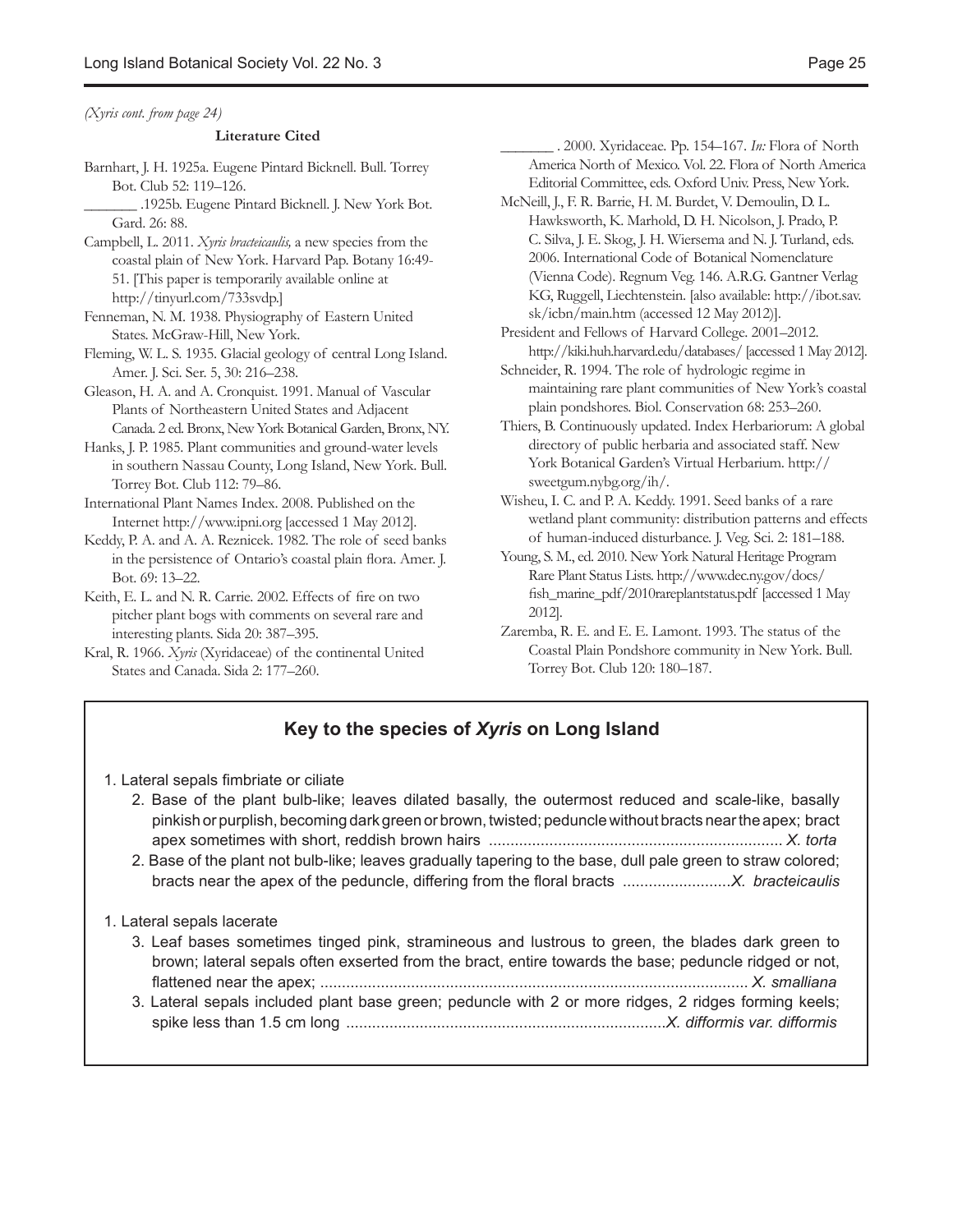# **FIELD TRIPS**

### **JULY 14, 2012 (SATURDAY) 9 AM (NOTE EARLY START TIME)**

*Montauk Point for seaweeds, Suffolk Co., NY* Trip leader: Larry B. Liddle, Ph.D.

We will meet an hour before low tide for a little talk in the parking lot and to walk the tide out. We will walk in the intertidal (very rough walking) pools below the lighthouse and then walk north on land about 150m to a "cove" to see the drift, which also could involve wading but on sandy bottom. There will still be plenty to see for those not wanting to risk wading and walking on slippery rocks.

**Directions:** Meet at the Montauk Point parking lot. Go East on I-495 to Exit 70, south on County Road 111 to Route 27 and east on NY Route 27 to Montauk Point. Please note there is an \$8 parking fee.

### **SEPTEMBER 8, 2012 (SATURDAY) 10 AM (NOTE EARLY START TIME)**

*Hempstead Plains, Uniondale, Nassau Co., NY* Trip Leader: Betsy Gulotta Cell: (516) 317-7267 (Co-listed with the Torrey Botanical Society)

Over 200 species of native and non-native flowering plants have been identified at the 19-acre Hempstead Plains at Nassau Community College. The native grasses characterizing the tall-grass prairie are particularly beautiful this time of year. The walk takes about an hour. Bring water and sturdy shoes.

**Directions:** From either Meadowbrook Parkway Exit M4 or Merrick Ave. north of Rt. 24 Hempstead Turnpike, take Charles Lindbergh Blvd. west. Turn at first right into East Parking of Nassau Community College. Go to first intersection. See parking along fence and sign for Hempstead Plains.

### **SEPTEMBER 15, 2012 (SATURDAY) 10 AM**

*Goldenrod Workshop, Northville, Suffolk Co., NY* Trip leader: Eric Lamont, Ph.D. (Co-listed with the Torrey Botanical Society and New York Flora Association)

The purpose of this free workshop is to teach participants how to identify goldenrods in the field. The workshop will begin with an introduction by Eric who will explain how to use a key to the goldenrods of Long Island. Participants will key out a few species together and then try their skills keying out live specimens on their own or with a partner. We will then ID all of the species together, check our determinations, and explain where participants might have gone wrong in the key. The workshop will end with a walk through North Fork Preserve, Northville. (Purchased in 2011 by Suffolk County and Riverhead Township, these 300+ acres were the largest unprotected tract of open space remaining in Suffolk County.)

**Registration is required:** You must be a member of one of the sponsoring organizations to register and the workshop will be limited to 24 participants. Please email Eric to register and for directions [Eric Lamont: elamont@optonline.net]. It's important that participants be on time for the intro lecture, but then people can leave or stay as long as desired; the day will end in the afternoon, maybe 3-4 pm. Bring water, lunch, and insect repellent. Dress for potentially moist or muddy habitats in North Fork Preserve.

### **SEPTEMBER 22, 2012 (SATURDAY) 10 AM**

*Peconic Dunes County Park, Southold, Suffolk Co., NY*  Trip Leader: Sarah Marcus

Peconic Dunes is a 34-acre piece of property that extends from the Long Island Sound to the shores of a kettle lake. It is home to a great variety of ecosystems including deciduous wetlands, coniferous dunes, inter-dunal swales and a sandy shoreline. Over 190 plant species have been identified.

**Directions:** From the LIE exit 71, take Edwards Ave. north for about 3.5 miles. Turn right onto Sound Ave. and travel 11.4 miles. Stay left on County Rd 48 and continue for another 6.5 miles to the BP Gas Station and then get into the left lane. Proceed to the next intersection and turn left at the traffic light onto Mill Lane. (There are 2 Mill Lanes on Rt. 48. Make sure you have passed the BP gas station.) Take the first right turn to go east on Soundview Avenue. The park will be approximately 1 mile ahead on the left.

### **SEPTEMBER 29, 2012 (SATURDAY) 10AM**

*Hither Hills State Park, Suffolk Co., NY*  (Co-listed with Torrey Botanical Society and Long Island Native Plant Initiative) Trip leaders: Uli Lorimer, Brooklyn Botanic Garden Email: ulilorimer@bbg.org and Polly Weigand, Suffolk County Soil and Water Conservation District Email: Polly.Weigand@ suffolkcountyny.gov

We will explore coastal dune grassland habitat. Please come prepared with proper shoes and clothing for hiking in sand, there may be some wet areas as well. Bring plenty of water, insect repellent, and a lunch.

**Directions:** Please meet at the end of Napeague Harbor Rd, a left turn from Highway 27 headed east towards Montauk. Park along the roadside.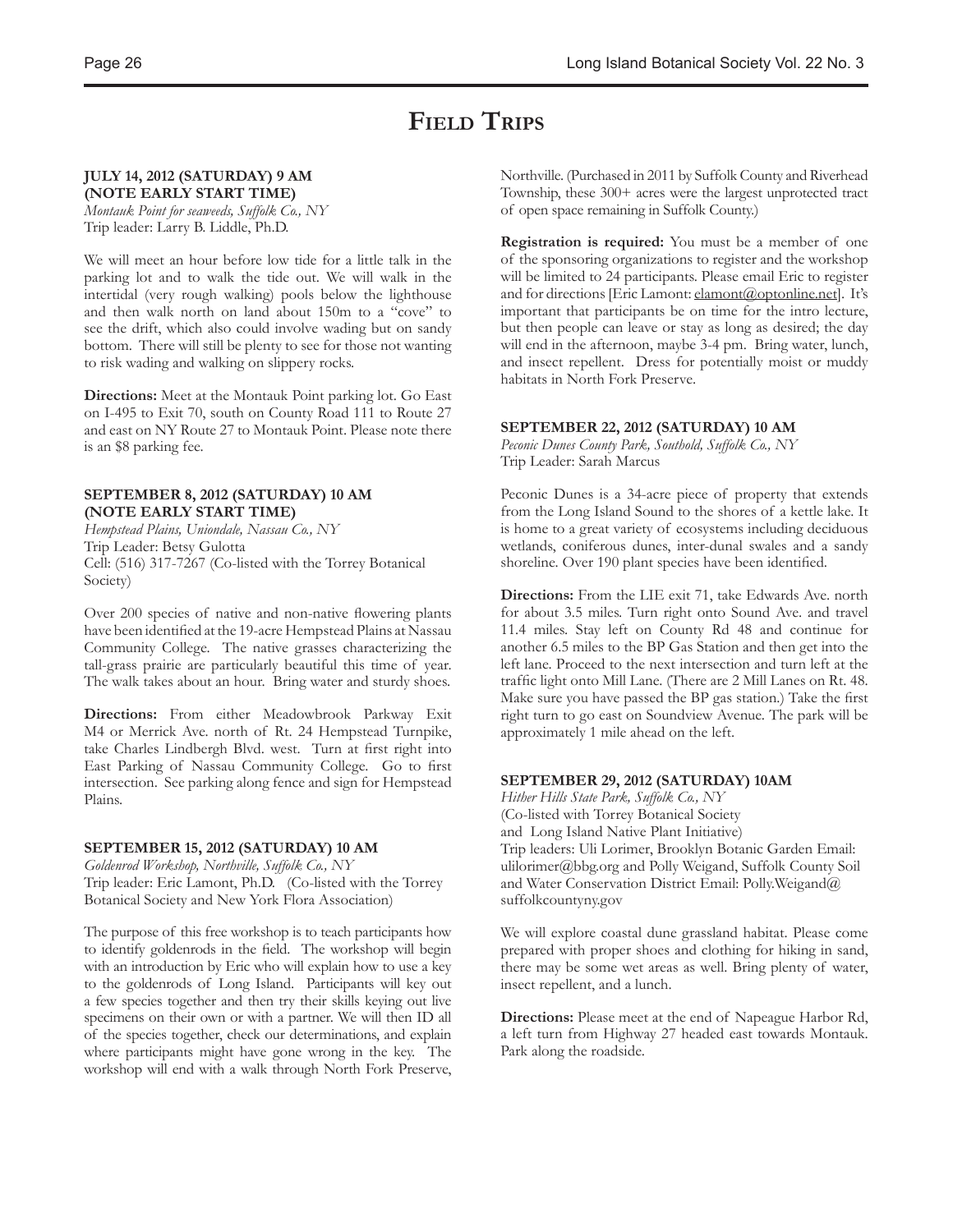*(Bicknell cont. from page 24)*

- Barnhart, J. H. 1925. Eugene Pintard Bicknell. Bull. Torrey Bot. Club 52: 119–126.
- Bicknell, E. P. 1878. Evidences of the Carolinian fauna in the lower Hudson Valley. Bull. Nuttall Ornith. Club 5: 60–61.
	- \_\_\_\_\_\_. 1880. Remarks on the nidification of *Loxia curvirostra americana* with a description of its nest and eggs. Bull. Nuttall Ornith. Club 5: 7–11.
	- \_\_\_\_\_\_. 1882. A review of the summer birds of a part of the Catskill Mountains, with prefatory remarks on the faunal and floral features of the region. Trans. Linn. Soc. New York 1: 113–168.
	- \_\_\_\_\_\_. 1885. Cleistogamy *in Lamium*. Bull. Torrey Bot. Club 12: 51–52.
	- \_\_\_\_\_\_. 1898. Two new grasses from Van Courtlandt Park, New York City. Bull. Torrey Bot. Club 25: 104–107.
	- \_\_\_\_\_\_. 1908–1919. The ferns and flowering plants of Nantucket. Bull. Torrey Bot. Cl. 35: 49–62, 181–201, 471–498. 36: 1-29, 441–456. 37: 51–72. 38: 103–133, 447–460. 39: 69–80., 415–428. 40: 605–624. 41: 71– 87, 411–427. 42: 27–47, 331–349, 549–570. 43: 265–276. 44:369-387. 45: 365-383. 46: 423-440.
- \_\_\_\_\_\_. 1917. Late southward migration of the Cape May Warbler on Long Island. Auk 34: 483–484.
- Crosby, M. S. 1926. In memoriam: Eugene Pintard Bicknell, 1859-1925. Auk 43: 143-149.
- Gleason, H.A. and A. Cronquist. 1991. Manual of vascular plants of northeastern United States and adjacent Canada. 2nd ed. New York Botanical Garden, Bronx, New York.
- Goldblatt, P. 2002. Iridaceae. Pp. 348–409. *In:* Flora of North America North of Mexico. Vol. 26. Flora of North America Editorial Committee, eds. Oxford Univ. Press, New York.
- International Plant Names Index. Copyright 2005 http:// www.ipni.org. [accessed 31 May 2012].
- Knox, H., ed. 1918. Who's Who in New York. Who's Who Publications, Inc. New York, NY.
- The Linnaean Society of New York. Copyright 2012. http://linnaeannewyork.org [accessed 31 May 2012].
- Semple, J. C. and R. E. Cook 2006. *Solidago*. Pp. 107–166. *In:* Flora of North America North of Mexico. Vol. 20. Flora of North America Editorial Committee, eds. Oxford Univ. Press, New York.
- *The author wishes to thank Stephen Sinon and Donald Wheeler of the LuEsther Mertz Library, The New York Botanical Garden for their research assistance.*

### **Field Trips cont'd.**

### **OCTOBER 6, 2012 (SATURDAY) 10AM**

*Muttontown Preserve, East Norwich, Nassau Co., NY*  Trip Leaders: Al and Lois Lindberg

This preserve comprises 570 acres of fields and woodlands amid the rolling hills and kettlehole ponds of morainal northern Nassau County. Goldenrods and asters are abundant in Muttontown's late successional fields and woodlands and will hopefully give us a good show on this early Autumn walk. The preserve is operated by the Nassau County Department of Parks, Recreation and Museums and is open from 9:30 to 4:30 daily. To find out more information about the Preserve and its programming call 516-571-8500.

**Directions:** Please meet at preserve building at the main entrance. Take LIE ext 41 north following the fork to the right to Route 106. Go north on Route 106 for about 3.75 miles and make a left onto Route 25A. Make another left in 0.1 mile onto Muttontown Lane. The entrance is straight ahead.

#### **OCTOBER 27, 2012 (SATURDAY) 10AM**

*Alley Pond Environmental Center (APEC) and Oakland Lake Park, Douglaston, Queens Co., NY* Trip leaders: Andrew Greller Ph.D. Email: agreller2@optonline.net and Aline Euler Ed.D.

Autumn wildflowers and fall colors. Bring lunch and water. Wet walking is optional.

**Directions:** Meet at the APEC parking lot, 100 yards E of Cross Island Parkway on S side of Northern Boulevard. If using a map search, the address is 228-06 Northern Boulevard, Douglaston, NY 11362.



LIBS notes, with sorrow, the recent passing of two long-time friends:

**Vince Puglisi** LIBS charter member and Past President June 16, 2012.

> **Patricia Kelly** June 1, 2012.

They will be missed.